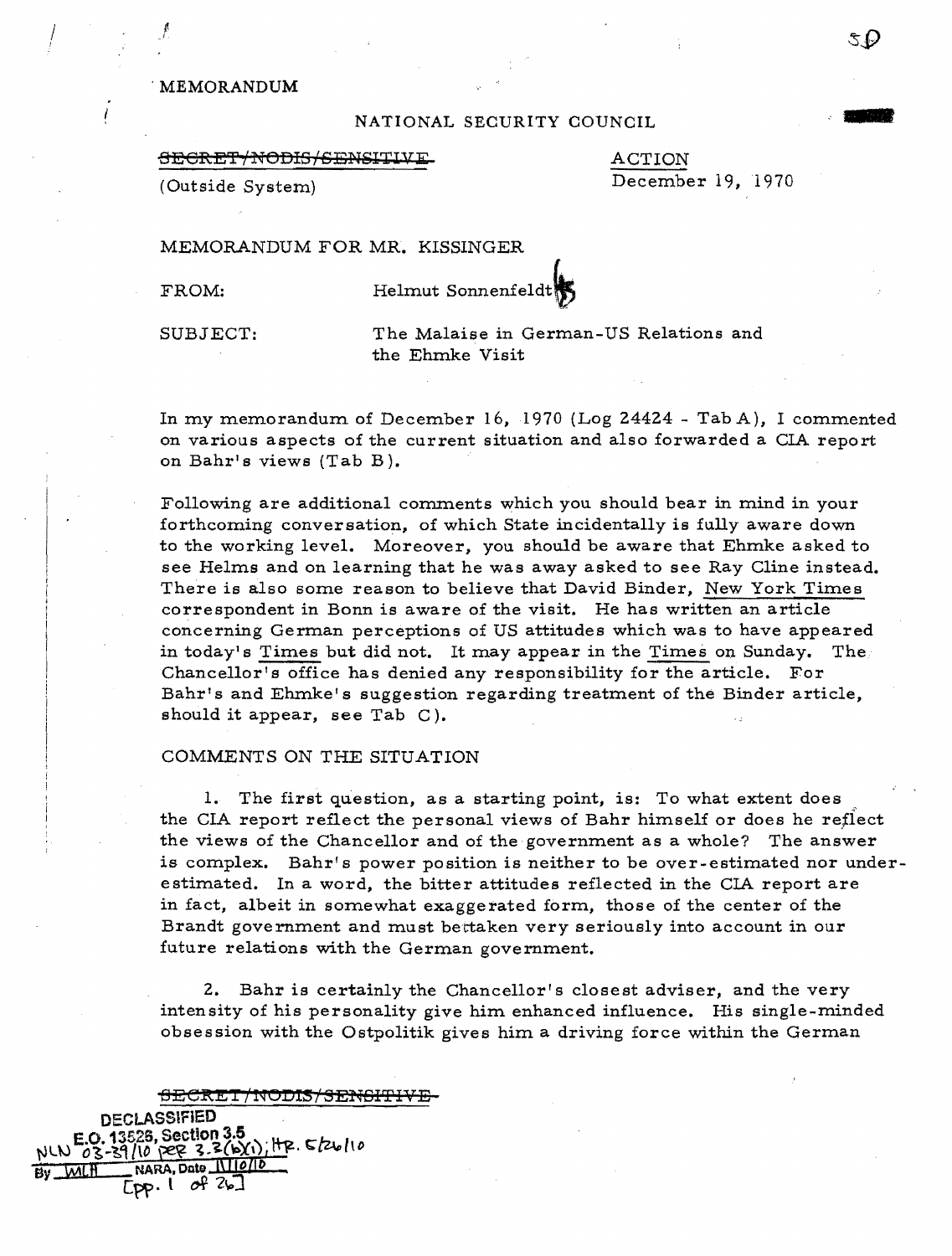<del>SECRET/NODIS/SENSITI</del>

government. Ehmke pretty much across the board follows his lead on Ostpolitik, although there is a certain amount of jockeying between them in the effort to ger close to Brandt.

)

3. There are, however, many factors at work within the government which tend to moderate  $Bahr's$  all-out drive on the Ostpolitik:

A. First, within the SPD itself, there is strong opposition. There are emerging two major camps. On the one side are Wehner, Ehmke, Bahr, and Eppler. On the other are many powerful figures: Schmidt, Leber, Schiller, Wienand, Arendt, and Schmitt-Vockenhausen. There is going on right now a major fight between these two groups over how to handle the bitter issue of the young socialists, which came to a head at the recent Juso Conference in Bremen. But behind the Juso issue are basic differences between the two groups on the Ostpoliti, with the second group being for a more conservative line and a slower pace. Behind the dispute over the Ostpolitik, in turn, is the even bigger issue of a personal power struggle over the future leadership of the SPD. Schmidt and his followers, I judge, are beginning to throw their weight around more aggressively in recent weeks.

B. A second important drag is the FDP and more specifically, Genscher, the real strong man of the Party. It is he who bulled through the Berlin Junktim for both the Moscow and Warsaw treaties. Recently Genscher went out of his way to tell one of the Embassy people "Don't let anybody in the government press you for precipitate haste or too much compromise on the Berlin negotiations. II Genscher does this out of FDP political survival reasons: he wants to keep the traditional more conservativeminded FDP voters in the Party fold. He regards the FDP election successes in Hesse and Bavaria as vincidation of his policy.

C. A third brake on the Ostpolitik within the government, curiously enough, is Schuetz and the Berlin SPD. He has now made it very clear that he does not want haste or softness in the Berlin negotiations. Obviously, he has the March elections in Berlin very much in mind.

D. To digress somewhat, I should point out that the internal SPD struggle over the JUSOs will be intensified by the fact that the JUSO is driving middle-class voters away from the SPD. Most dramatically, the solidly SPD election district number 39 in Frankfurt which was held by Voigt, head of the JUSOs, was lost by him to a totally unknown CDU housewife, This is the first time since 1946 that the district was not carried by the SPD in a Landtag election. Election statistics generally, in Hesse and Bavaria, reflect a drift

## **SECRET/NODIS/SENSITIV**

 $N/N$   $(2.39)$   $(0.28)$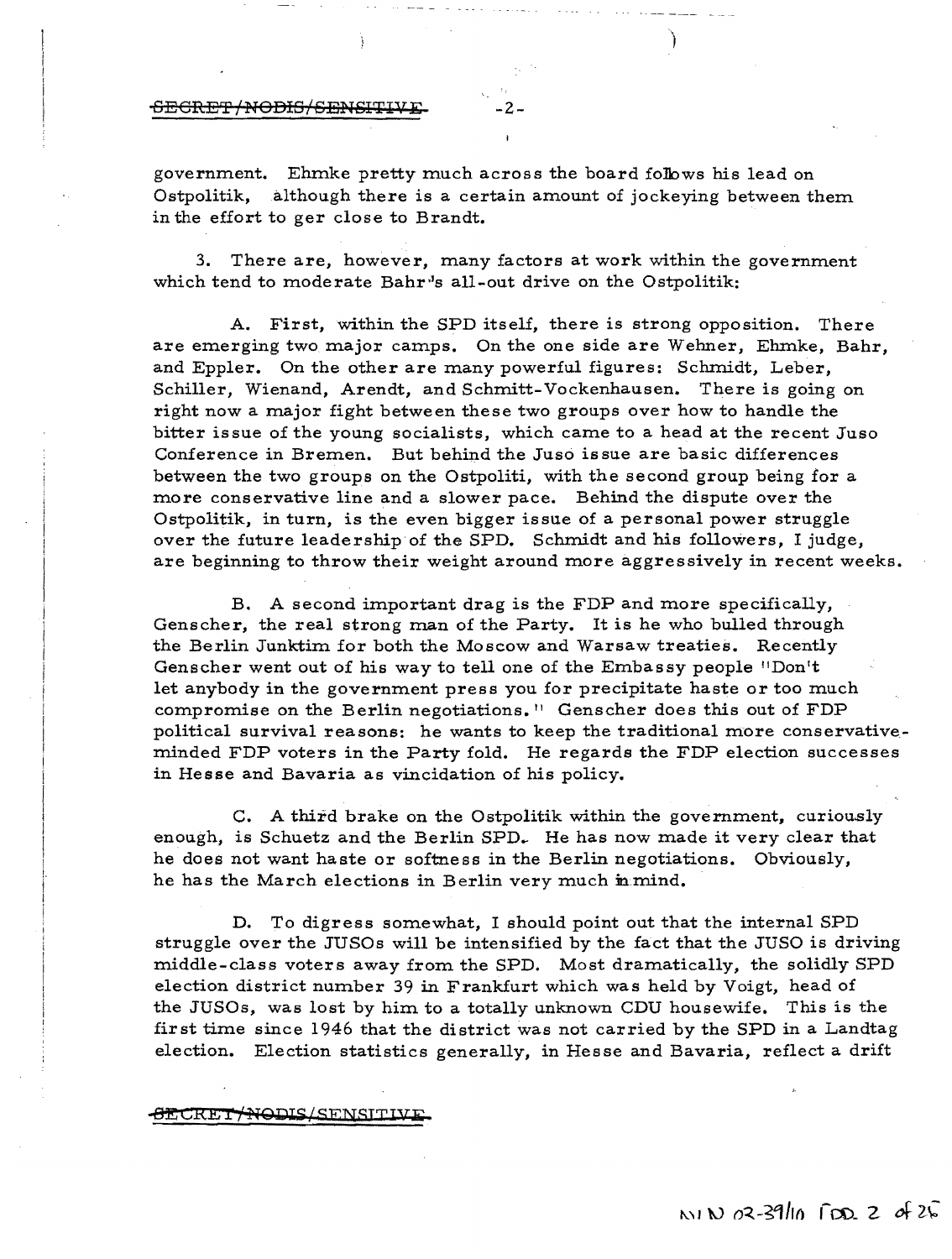## -3:<del>8EGRET NODIS/SENSITIVE</del>

from the SPD to both the FDP and the CDU of middle class voters, largely because of the disaffection over the extremism of the JUSOs though also for economic reasons. In a national eelction this drift could well redound to the advantage of the CDU rather than the FDP. This situation adds to the pressures on the SPD to use nationalism as an offsetting appeal to middle class voters and thus adds a further driving factor to Ostpolitik. As you are aware, Ostpolitik for many SPD leaders, is not merely a policy of normalization and reconciliation but a route to achieve the moral equivalent of reunification together with increased German influence in Eastern Europe.

E. All of this is now further compounded by the events in Poland. Without going into detail and making this excessively long, it is clear that, assuming an "optimal outcome," i.e., that Gomulka and Co. or, at any rate, the Poles themselves will get things under control, the Soviets are bound to be even more cautious about letting the Germans have the dividends they expect from the treaties. Ulbricht's position in Eastern councils is bound to have been strengthened. (Other outcomes have even more far-reaching and potentially dangerous implications.) As a result, opposition to Ostpolitik in Germany is bound to rise, though with what effect on Brandt and the SPD is a complex question. One positive effect, to which we should be extremely alert, is that the SPD leaders will be driven westward despite themselves. Needless to say, this would be a development that we should welcome (as will the West Europeans) although it is one that the Germans themselves should bring about. Of course, the SPD may tear itself apart in the process and the coalition may be even less capable of governing than it already is. We must therefore also anticipate a further embitterment of German politics. (Beyond all this the Polish events may well have the beneficial effect of slowing the "race to Moscow" in Western Europe generally.

4. This is a tense time in Bonn, with knives flashing all over and a constant danger that we will be sucked into the middle. Brandt has to' reconcile these conflicting forces within his own government -- to say nothing of the additional brake imposed by the CDU -CSU opposition. It might seem that the "go-slow" forces on the Ostpolitik within the government now strengthened by Polish developments would be so powerful that they would carry the day completely. But this is to underestimate the strength of Bahr and Ehmke, unless they too are disheartened or thwarted by Poland. They both sit right next to Brandt in the Chancellor's office and spend long evenings with him. Their influence is very important and will continue to be so. The fact is that unless we can improve our relations with these two men, our relations with the Brandt government as a whole are bound to be plagued with mistrust and trouble.

#### <del>NODIS/SENSITIVE</del>

**" ... ,** . \ - -. ~ , ,... r"\_ -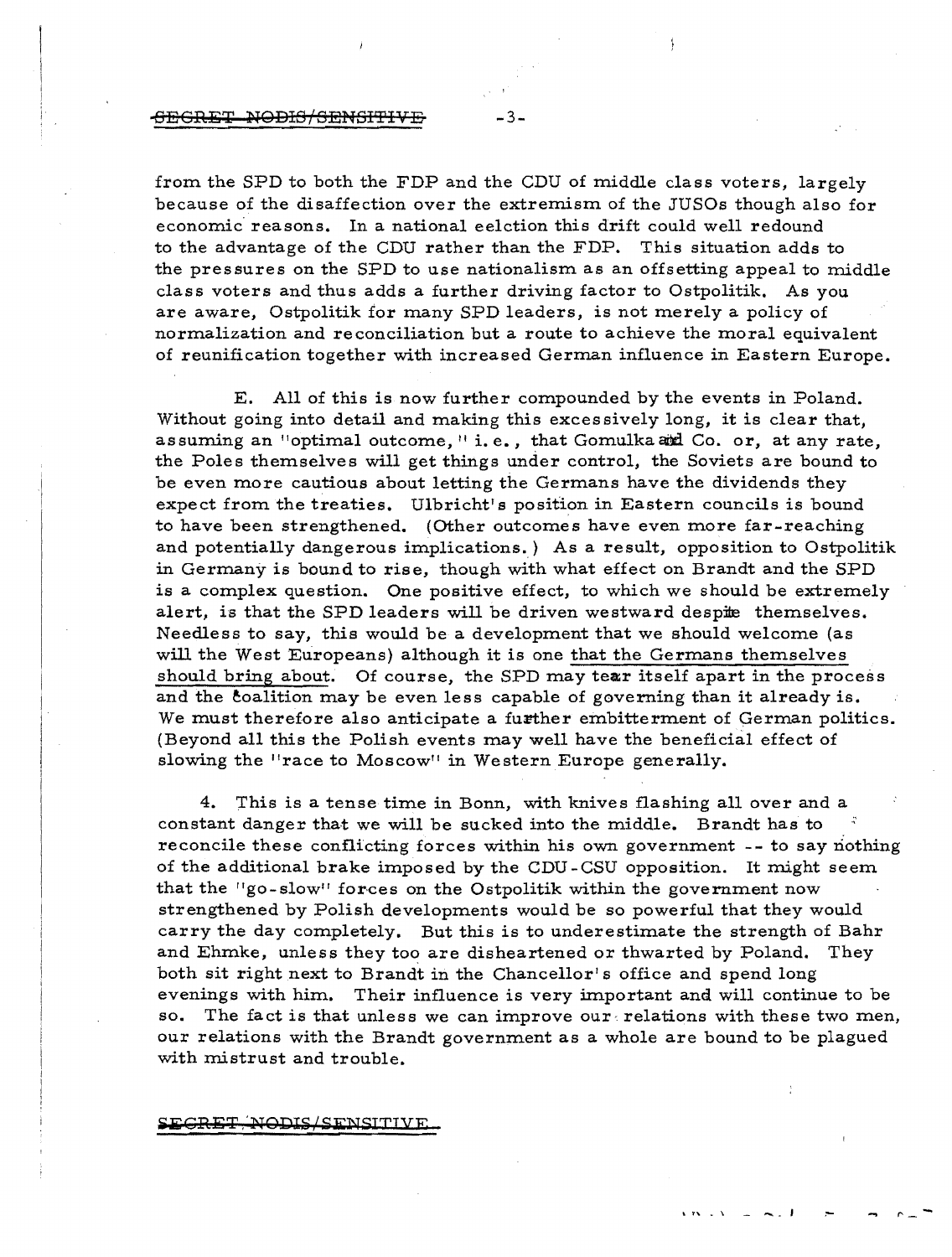**SEGRET/NODIS/SENSITIVE** 

5. The problem we face is to overcome whole series of prejudices to which Bahr, Ehmke, and Wehner are prone. Most are all too accurately reflected in the CIA report. They include the following:

**SANITIZED Copy** 

A. The US favors the CDU over the SPD through years of contact with the former. The steady stream of CDU visitors to Washington over recent months is cited as proof of this.

B. Republicans are constitutionally incapable of understanding Social Democrats.

C. There are differences within the Administration on the Ostpolitik and Berlin, with State (Secretary Rogers and Marty) being much more understanding, and with the White House, including particularly you, being much more negative. Secretary Laird and Shakespeare are also identified in their minds as enemies of the Ostpolitik and the Brandt government. (Laird was until recently singled out as being particularly unsympathetic. Schmidt, who is a conservative on Ostpolitik, complained bitterly about Laird's position on Ostpolitik at the Ottawa NPG meeting. However, Schmidt indicated subsequently that Laird was much more "understanding" at the Brussels NATO Ministerial. )

D. Another belief in the Chancellor's office is that the US is overobsessed with the Soviet worldwide threat, reading more into this than the" facts call for. It is claimed that we take a rigid position in the Berlin talks because of spill-over from our tough and pessimistic approach to Middle East, Vietnam, Cuba, etc. Bahr has obviously in his talks with Falin been taken in by the Soviet line in this respect. .

ANITIZED.  $R2 3.3(b)(1)$ 

## EHMKE VISIT

At Tab D is a CIA report on the Ehmke visit.

Ehmke has meanwhile told Fessenden that the German Government press office has the following contingency guidance should the Ehmke visit evoke public notice. He has asked that we wollow the same line

"Ehmke had planned to meet with Kissinger during Ehmke's visit to Washington in early October. However, this meeting couldnot take place because Kissinger had to go to the Mediterranean with the President. At the time they missed each other in October, Ehmke and Kissinger had agreed to get together in the near future. Ehmke's present trip to see Kissinger is for that purpose.  $\mathbb{I}$ 

SECRET/NODIS/SENSITIVE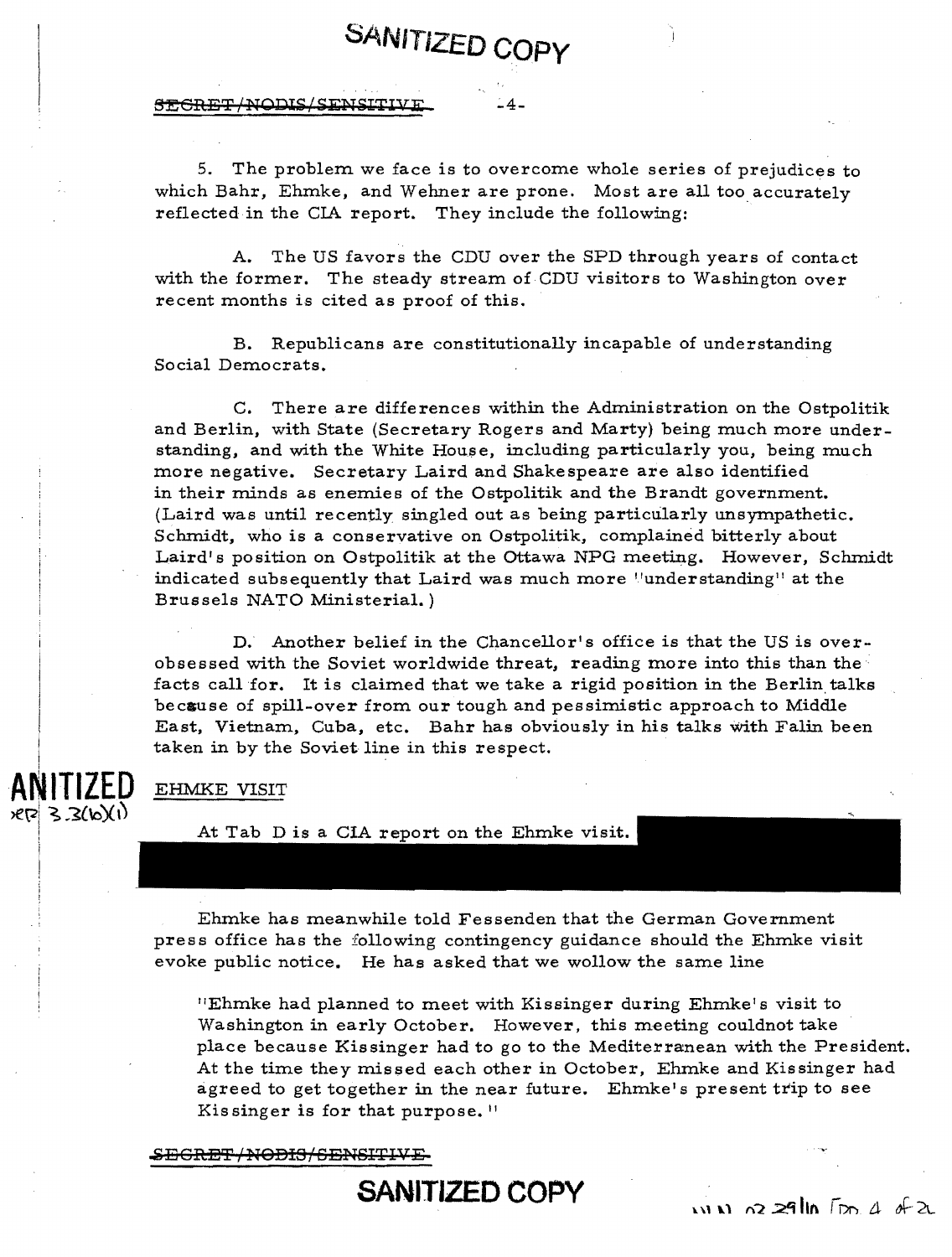## <u>BEGRET NODIS/SENSITIVE</u> - 5 -

Ehmke told Fessenden that the press would be very skeptical about this but he nevertheless hoped both governments would rigidly stick to this line.

#### \*\*\*\*\*\*\*\*\*\*

I presume you know what you want to say to Ehmke. I would merely note that, like it or not, as long as Brandt is in power Bahr and Ehmke will be powerful figures and we have no alternative to working with them. While my foregoing comments on the German situation suggest the possibility of a government crisis next year that will result in the end of SPD rule, this is wholly speculative. The CDU has yet to resolve its leadership crisis; and the Basic Law makes new elections, before 1973, an extremely difficult thing to pull off. The reasonable expectation therefore is that Brandt will stay in power for three more years.

1. Among particular points to make with Ehmke would be

-- The CDU visitors to Washington were all self-invited guests, or at any rate not invited by us.

-- Acheson's statements to Chalmers Roberts were his own (witness the things he said on matters other than Ostpolitik!); the President has made his own views known directly to Chancellor Brandt both orally and in writing and our basic philosophy was laid out in the Report to Congress last February 18.

-- The Germans would make a terrible mistake if they tried to go around the US Government to take their case on Ostpolitik to the US people via TV, thepress and opposition Senators (Muskie); the American people at large are not too much interested in the subject and to the extent they are, the . Germans can expect little sympathy. (Ehmke himself has been a prime. user of the American press in Bonn and, as you know, put on quite an act when he was hter during the President's Mediterranean trip.)

-- Our attitude on Ostpolitik is not a matter of "opposition" or "support." Our concern has been that the implications are fully analyzed and understood and that potential adverse effects are recognized in advance and steps taken to deal with them.

2. Ehmke may well elicit your reaction to Brandt's proposal to give a "conference-like character" to the Berlin talks. You should say that

#### <del>SECRET NODIS SENSITIVI</del>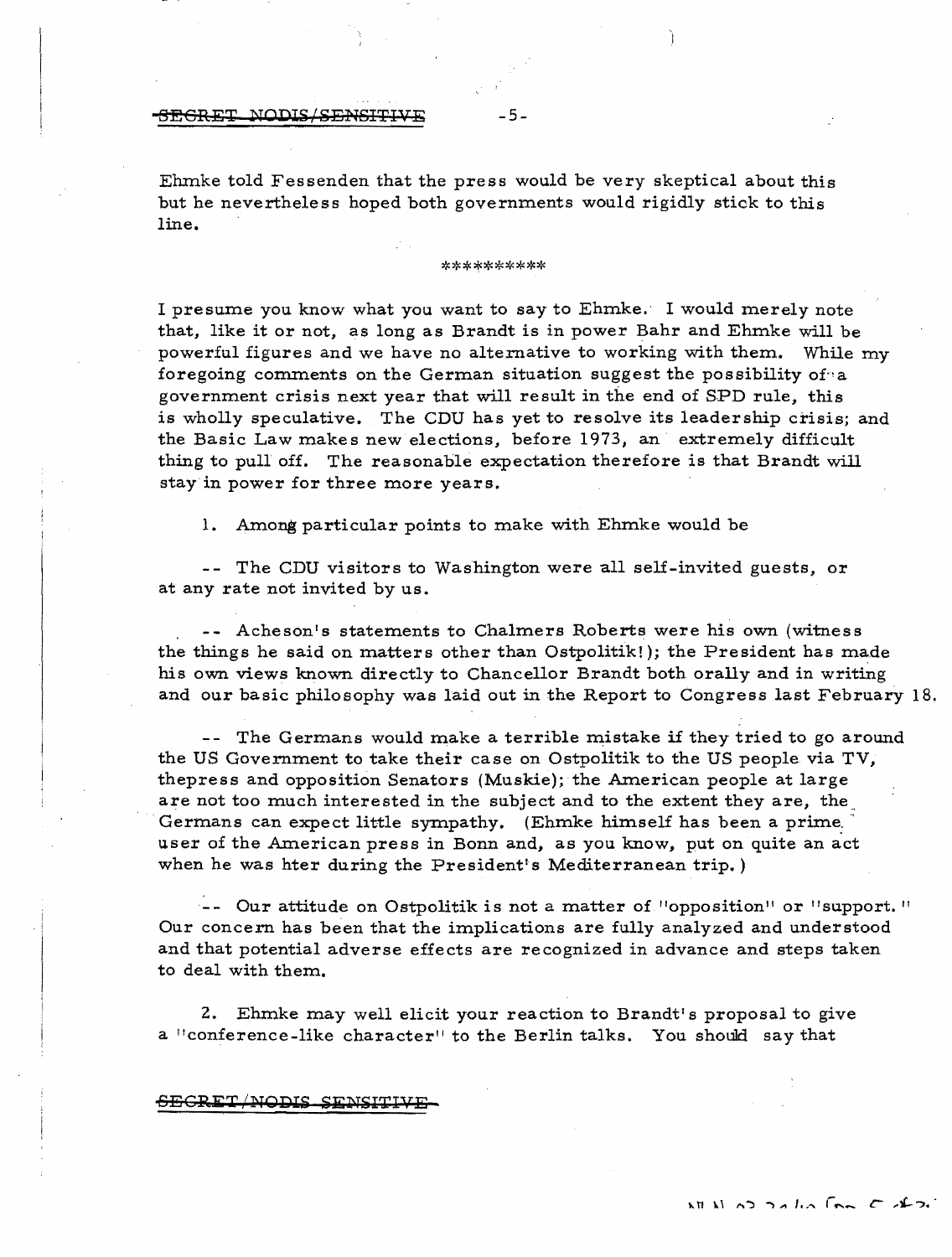#### $\overline{\text{BECRET/MODIS}/\text{SENSET}}$

we are studying this carefully;

 $\sim$  the issue is not form but substance; if a new format could really produce progress on substance we will certainly not stand in the way;

-- we will be consulting further with the French, British and Germans on the Chancellor's suggestion;

-- the President will of course reply to the Chancellor's letter.

3. You should bear in mind these positive points: (a) Schmidt has been constructive on NATO issues, (b) relations with the Germans with respect to our military presence there have become distinctly easier since the advent of the new Government, and (c) whatever Ostpolitik has done to complicate life and may yet do to bring about disaster, the Germans have exerted much effort to sstrengthening the EEC and to facilitate British entry. Dahrendorf's flippant tongue aside, the Germans have not been the most difficult for us on economic issues. We are about to enter offset talks (after the USC gets up a position); all indications are that the Germans will try to be reasonable. Finally, the President's decision on European force levels provides a solid base from which to operate.

#### \*\*\*\*\*\*\*\*\*

When all is said and one, our basic goal must remain, as NSDM 91 pointed out, to anchor the FRG firmly in the Western camp. This is the goal we must keepiin view always and even more now when Ostpolitik, turbulence in Eastern Europe, the obnoxiousness of the Ehmkes and Bahrs, the danger of spiraling protectionism and the recrudenscence of German romanticism in the guise of the SPDall threaten to bring down what has been constructed in the way of a viable structure in Europe and between Europe and ourselves.

#### \*\*\*\*\*\*\*\*\*\*\*

Finally, we need order in our own house. I call to your attention my memorandum of December 18, Log 24418 (Tab E) seeking your approval, and if you choose to seek it, the President's for a NSSM that would address both the immediate and the longer term issues.

#### SEGRET/NODIS/SENSITIVE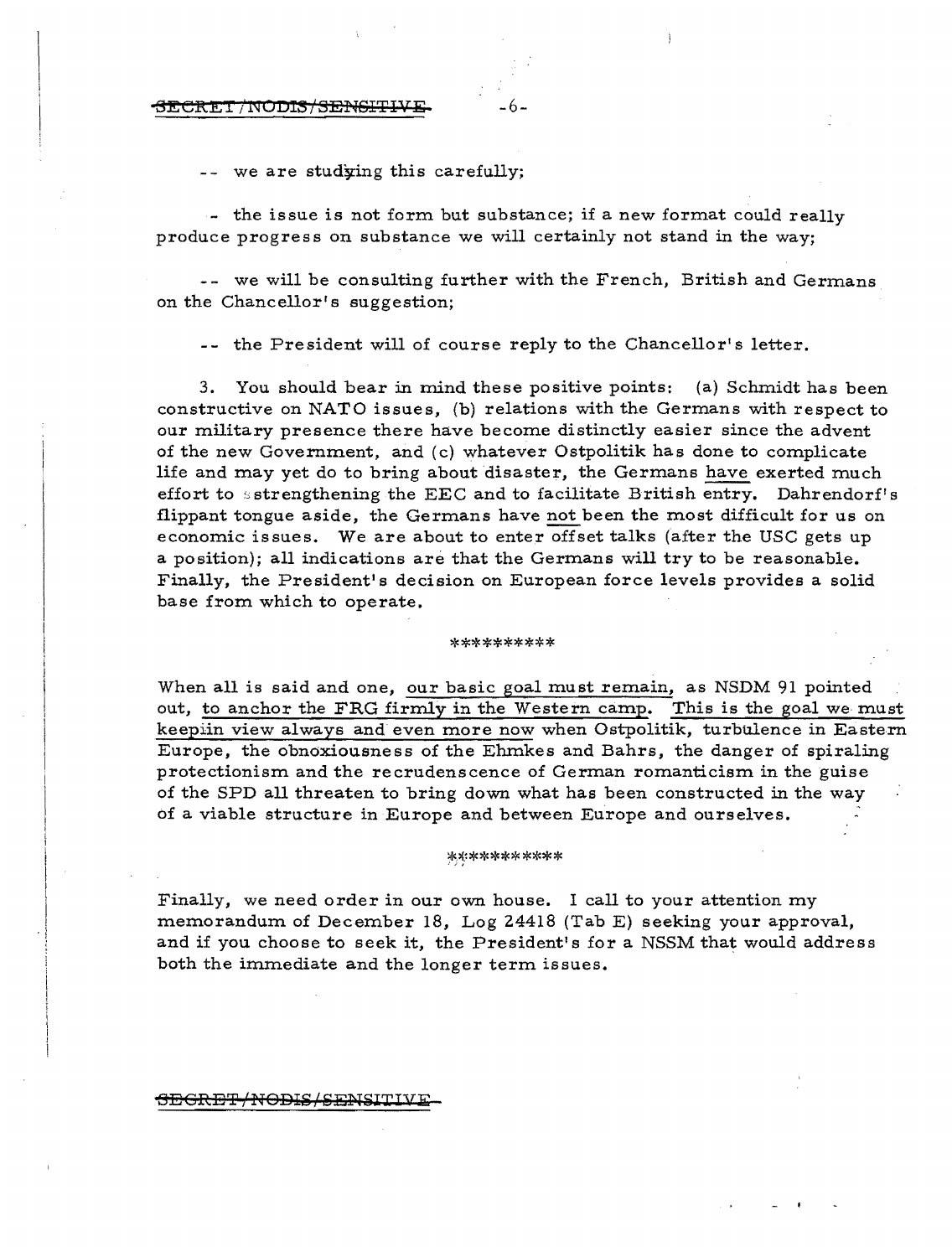<del>GECRET/NODIS/SENSITF</del>

**INFORMATION** December 16, 1970 24424

## MEMORANDUM FOR MR. KISSINGER

FROM: Helmut Sonnenfeldt

SUBJECT: Your Meeting with Ambassador Pauls, December 17, 1970

SANITIZED COPY

This looks like it will be a messy affair. The following rounds up for you material (with Tabs) bearing on the situation.

1. The Germans are obviously at least confused and probably deeply troubled by their reading of our attitude on Ostpolitik. They have long been aware of differences between the White House and the State Department (and indeed people like Pauls, who have their own doubts about the Ostpolitik, have been diligent in reporting home whatever adverse comment from here they could pick up). It now seems, however, that the SPD people around Brandt are convinced that we are trying to torpedo the Ostpolitik.

-- The Germans noted Acheson's comments after the December. meeting with the President and the Springer Press was quick to pick them up as being in effect White House comments which we did not want to make ourselves. (See Tab A)

-- The SPD is deeply suspicious about Strauss' two trips to the US. Strauss himself has publicly let it be known that he found Secretary Laird and the President are very critical of the consequences of Ostpolitik (Tab A).

-- In addition, Bahr has told that you broke your "agreement' with him that we would keep the government informed of any dealings we have with the CDU (Tab B). (The German Minister telephoned me just before the last Rockefeller dinner to inquire about whether Strauss would be seeing you, and also asked about Strauss' earlier visit and his talk at that time with the President. I did not say anything beyond that I understood that Strauss might be coming to the dinner but that I knew nothing of any separate appointments.) Bahr claims that, in contrast to the US, the Poles first inquired of the Government how the recent Borzel visit should be handled and the Soviets did likewise in connection with Schroeder's forthcoming visit to the USSR. He commented that "two can play at the game" of not keeping agreements and referred to the possible visit of Senator Muskie to Bonn. (Tab B)

SECRET/NODIS/SENSITIVE SANITIZED COPY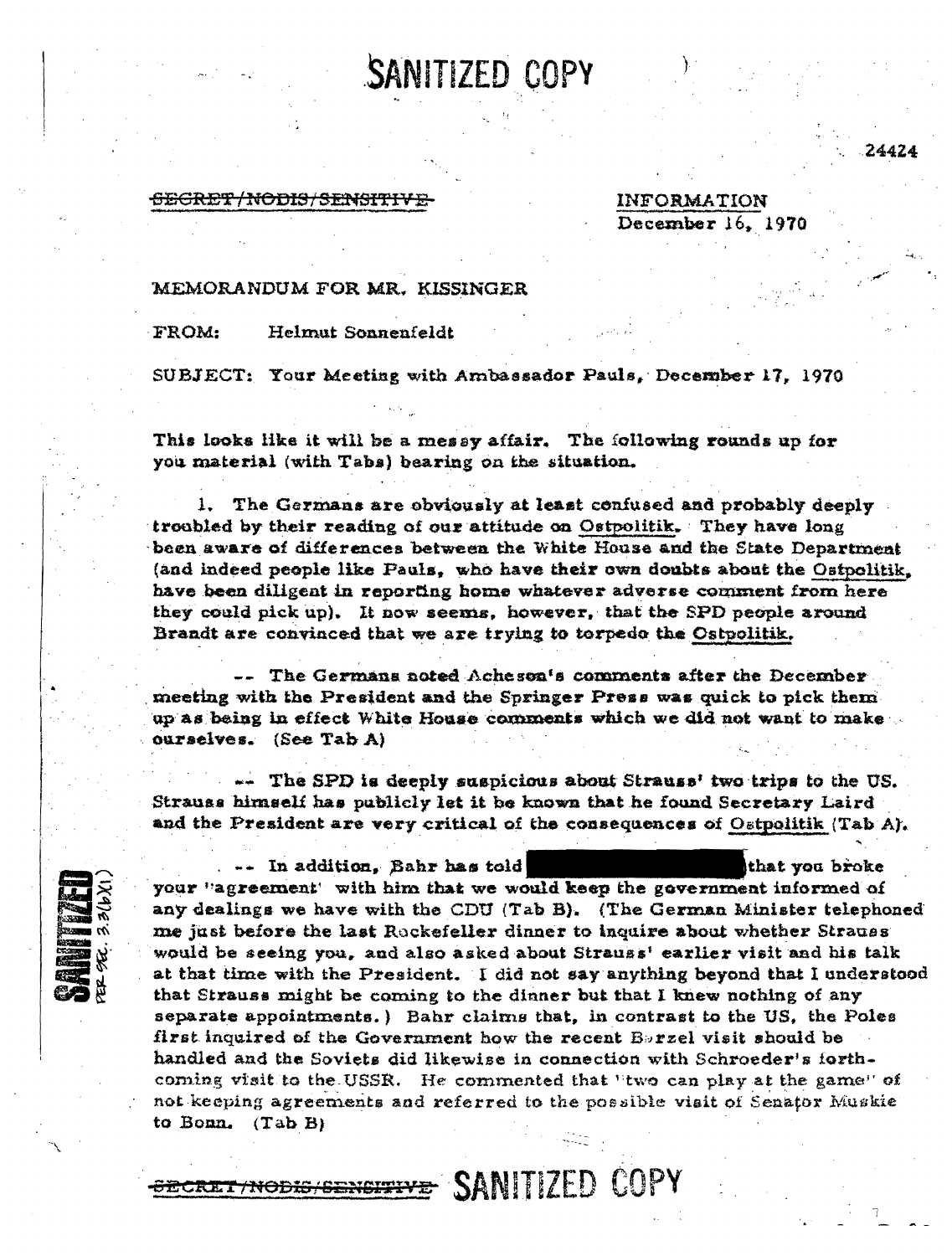## .eiSGRE'f'tiOD1S/e6N~ITIV:S: , **..** ',l. ';.

 $\sim$  Bahr and other G rmans are also claiming that we are dragging our feet on Berlin, asserting that Hillenbrand had consented to an agreed Western line when he was in Bonn in November (and Rogers at the NATO meeting) but we subsequently went it alone along a harder tack. According to Bahr, the deal had been firmness on aims but flexibility on tactics. (As we reported on December 11 (Tab C) Ken Rush did in fact hold to a firm line, as he was justified in doing in view of the phony concessions offered by the Soviets. )

 $\sim$   $\alpha^2$ 

-- Bahr and other Germans argue that we live in a fool's paradise if we think we can hold out on Berlin since time is on the side of the Soviets. and the Berlin population wants a settlement. (Bahr has made the same statement to the Soviets.) It is worth resalling that it was Bahr who invented. the theory that the pressure for a Berlin settlement would be on the Soviets because they would want so avidly to obtain ratification of the Moscow treaty.

-- The Soviets, needless to say, are feeding Bahr's and Brandt's (induced chiefly by Bahr) view of US tootdragging. Soviet Ambassador Tsarapkin, in a tikk with Brandt on December 15 (see below) charged that the US above all is responsible for the slow progress on Berlin, whereas the Soviets wanted agreement as soon as possible.

 $--$  Bahr also claims that we in effect double-crossed the government on the matter of the recent CDU/CSU fraktion meeting in Berlin. He asserts there was agreement that it would be discouraged but that we then became passive while only the French made an effort to stop the meeting. (In fact, the Western agreement was that there would be no/agreement)  $\mathcal{M}^{\text{th}}$ . around the time of an Ambassadorial meeting. Since the next Ambassadorial meeting was two weeks off we did not interpose objections to the CDU/CSU meeting; the French did.) Curiously enough, in this connection, both Brandt and President Heinemann visited Berlin within a few days of the last Ambassadorial meeting.

#### \*\*\*\*\*\*\*\*

2. All of this puts  $\ln a$  somewhat peculiar light a letter to the President from Brandt which was delivered to us today. (Text and unofficial German Embassy translation are at Tab D.) (Brandt has told Rush some time ago he was sending it and Rush so reported to State. Sahm today also summarized the contents to Fessenden. The original has therefore been sent to State for translation and recommendations.)

<del>.CREI NODIS/SENSITIVE</del>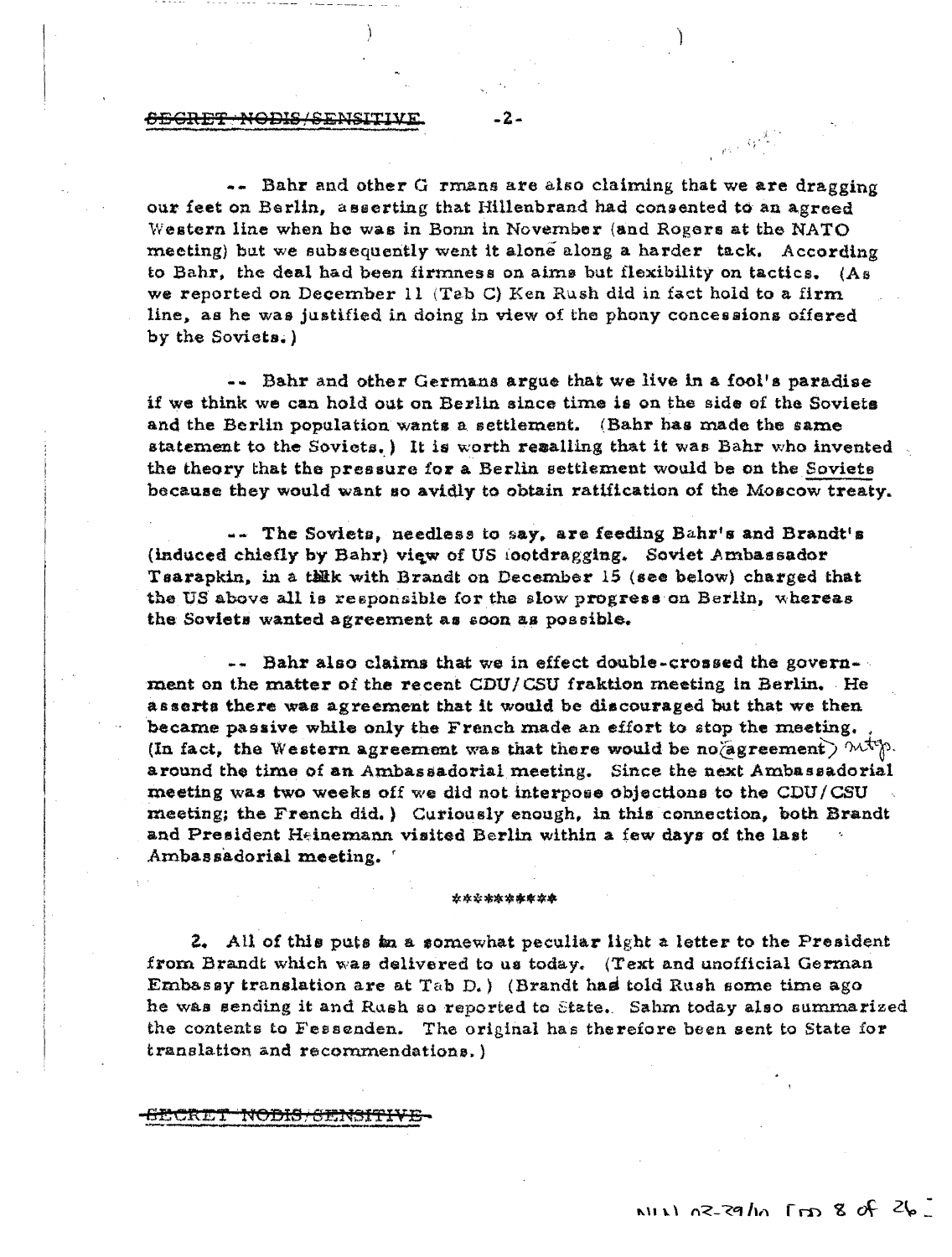# SANITIZED COPY

### <del>SECRET NODIS/SENSITIVE</del>

Brandt's letter is basically a report on his Warsaw talks but it includes his expression of gratitude for our support for the FRG's policy. especially in regard to Poland. (On the record, we have of course given such support through the voice of the Secretary of State, publicly and privately earlier this month at NATO in Brussels, in the last two NATO ministerial communiques, in his Congressional testimony of December 10 attacking Acheson and supporting Ostpolitik and in the Department's press release the following day doing likewise.) More than that, Brandt tells the President that he was able to assure the Poles that there was absolutely no difference between the Western powers as regards Berlin negotiations.

3. At the same time. Brandt's letter asserts that the last round of talks on Berlin produced a number of "points of contact" (Anknuepfungspunkte). Consequently, Brandt proposes consideration of the idea of giving the Berlin talks a "conference-like character" in the New Year. Bahr

\*\*\*\*\*\*\*\*\*

advanced the idea of raising the level to Hillenbrand and his friend Falin. Sahm, in summarizing the Brandt letter to Fessenden (Tab E) left open the question of level but explained that Brandt wanted an intensification go that the talks would be in "continuous session" rather than periodic one-day affairs. The reasoning, according to Sahm, apart from generally speeding up the negotiationss is that if there are no intervals the GDR would be less able to work "negatively on the Soviets."

## Ba

Bahr also mentions having a more or less permanent four-power session at the higher level in Berlin with simultaneous take there between Bahr and the East German. Kohl. The point is that the jour powers would work on an umbrella aggreement while the Germans would deal with the details of access, the whole to be combined in a package that would imply ultimate Soviet responsibility for access without formally deregating from GDR sovereignty. (As we pointed out on December 11, Tab  $C_i$ , the general format of an agreement has been agreed with the Soviets. The crucial sticking points are on the substance of the agreement.)

4. Bræadt has sent similar letters to Heath and Pompidou and has also written more briefly to Kosygin. In delivering the letter to Kosygin to Soviet Ambassador Tsarapkin, Brandt said he had never made a juridical link between the Berlin alks and the treaty ratification but had emphasized the 'importance" of a positive Berlin settlement for ratification. Brandt

\*\*\*\*\*\*\*\*\*

<del>CDCRET/NODIS/SENSITIV</del>I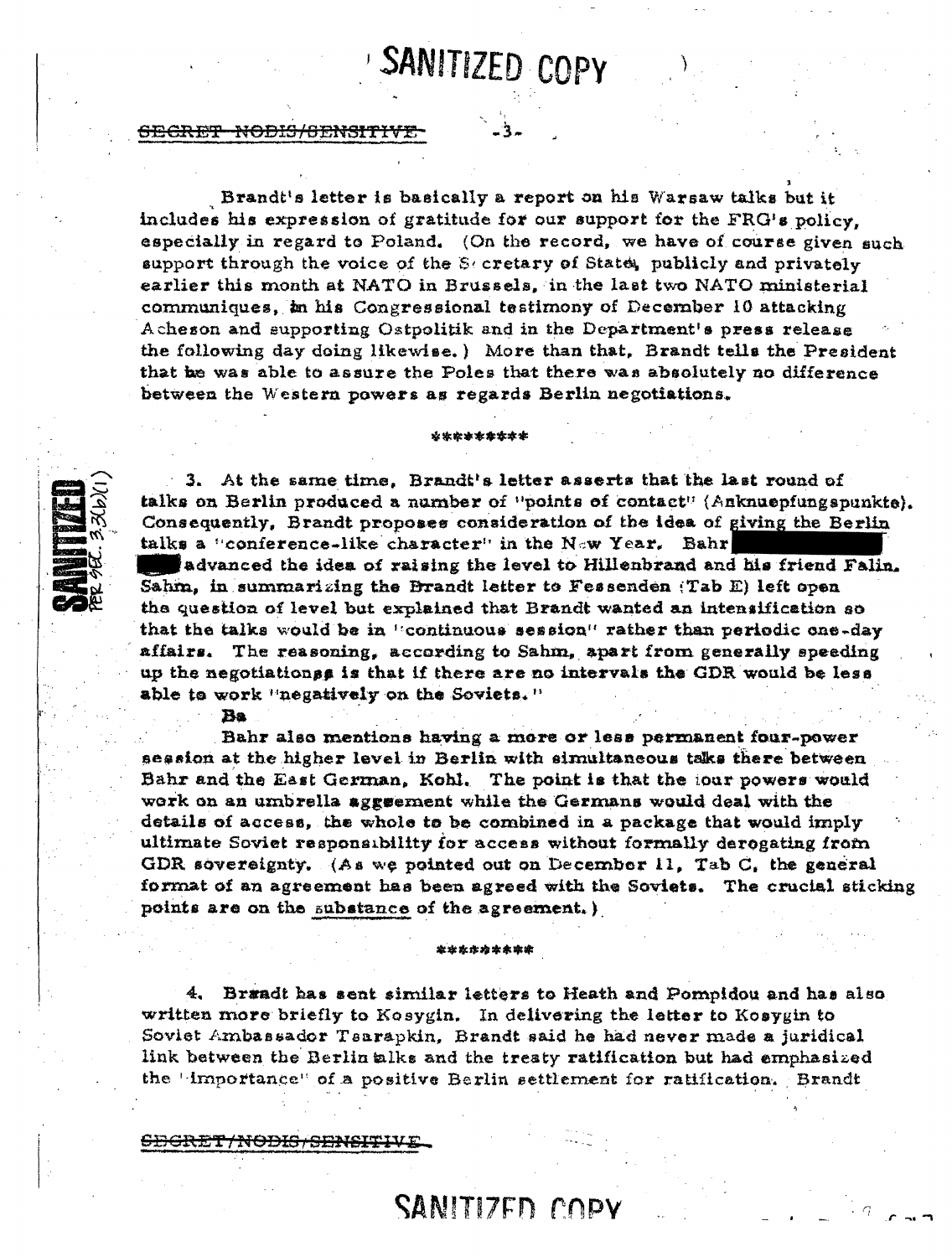#### **SECRET NODIS SENSITIVE**

also expressed the conviction that Berlin would be settled early next year and ratification would then follow quickly (Tab F).

**SANITIZED COPY** 

#### \*\*\*\*\*\*\*\*\*

Bahr spoke of the possibility of visiting the US again. of Brandt's coming here and of either one of them doing a Face the Nation program. We had previously sent you a memo on a tentative Brandt visit to Indianapolis in connection with CCMS in May (Tab G). You approved a telegram instructing Embassy Bonn to welcome such a visit and holding out hope for a meeting with the President. This has been conveyed to the Germans, who expressed satisfaction.

\*\*\*\*\*\*\*\*\*

Perhaps after your talk with Pauls we could have another brief chat to see where we go from here internally within the Government. In view of past experience a new NSSM seems fruitiess. At the very least, State should be called upon to provide the President with an assessment of the Werlin talks and with proposed ways, with pros and cons, of proceeding. NSDM 91, November 6, page 3, para 5 provides the basis for this (Tab H).

**SANITIZED COPY** 

 $1800023910$  Cpp. 10 of 2

 $HS:mm$ 

NITIZED

 $666$  3.3(b)(1)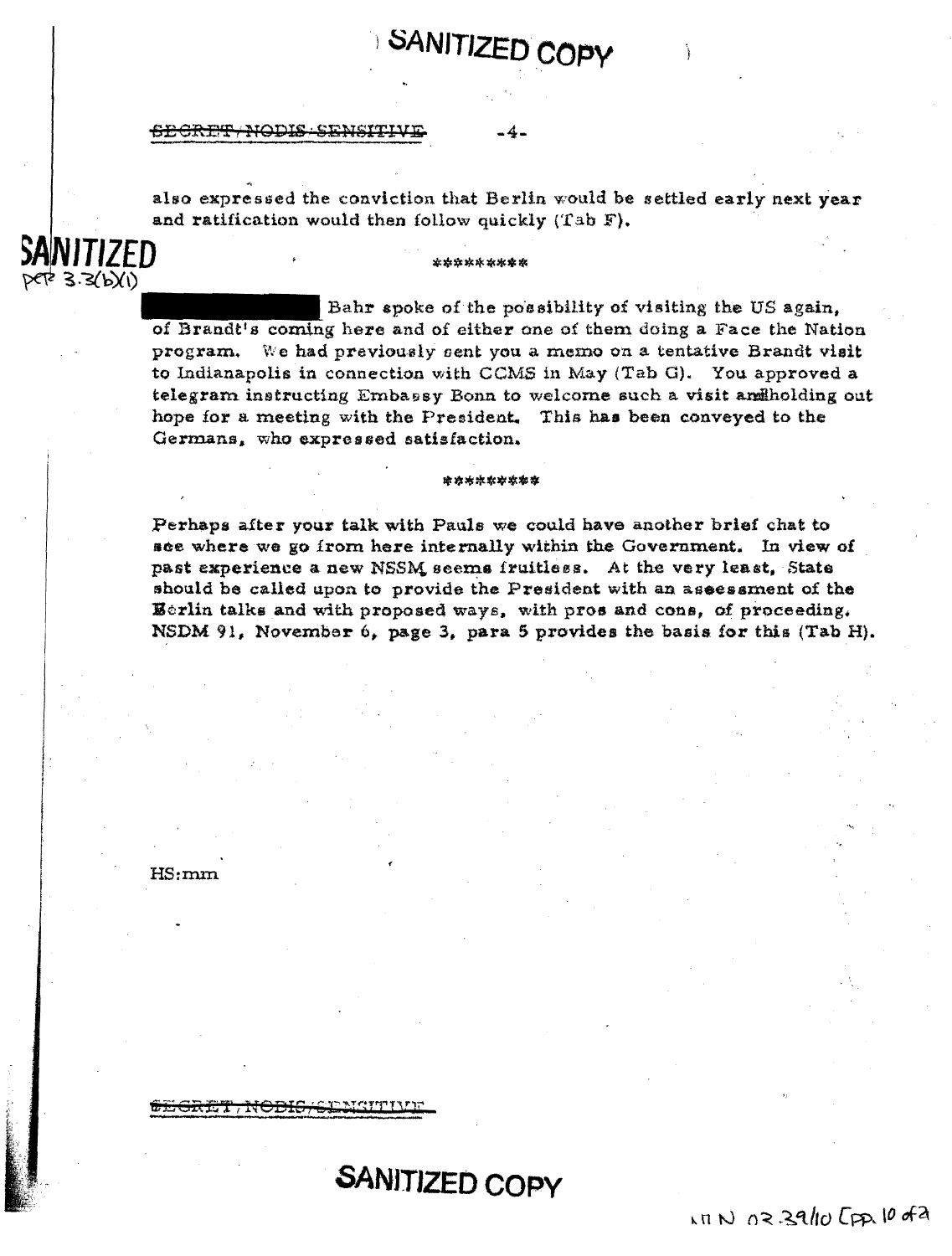# **SANITIZED COPY**

SECRET/NO FOREIGN DISSEM/CONTROLLED DISSEM/BACKGROUND USE ONLY

. SUBJECT:

Comments of State Secretary Bahr Concerning the Quadripartite Talks and FRG-US Relations

SOURCE :



It is judged that Bahr intended the substance of his comments to reach the U.S. government.

Chancellery State Secretary Egon Bahr stated that  $1$ . during the week of 14 December Chancellor Willy Brandt plans to write letters to President Nixon, President Pompidou, Prime Minister Heath, and Chairman Kosygin. To the Western leaders Brandt plans to report on his recent talks in Poland. In addition, at least in his letter to President Nixon, Brandt is thinking of voicing his concern over the progress of the Berlin quadripartite talks. According to Bahr, Brandt has not firmed up his views on the latter topic: currently, he is considering a variety of ways of getting his views on Ostpolitik across to the U.S. government. The alternatives he is considering include the sending of another FRG emissary to the President and Henry Kissinger or, possibly, the proposal of a personal meeting with the President in the late spring or early summer of 1971.

 $2$  . Bahr expressed his concern, which he said was shared by Chancellor Brandt, over the manner in which the Four-Power talks are being conducted. Bahr said that at the 17-18 November consultations with Assistant Secretary Hillenbrand and at the NATO ministerial meeting complete agreement had been achieved on the line to be taken by the Western Allies in the Berlin talks. Brandt and Bahr understood that the Western Powers would be firm concerning the aims they wished to reach but flexible as far as negotiation tactics were concerned. However, both Brandt and Bahr had the impression that, at the 10 December ambassadors meeting in Berlin the Americans had done the opposite; they had been tough with respect to tactics but had done nothing to move the negotiations toward agreed aims. In light of this, Brandt and Bahr have concluded that the Americans have decided to break with the line laid down during the 17-18 November consultations and at the NATO ministerial meeting.

SECRET/NO FOREIGN DISSEM/CONTROLLED DISSEM/BACKGROUND USE ONLY

SANITIZED COPY

 $N1132.29ln$   $T50.110f26$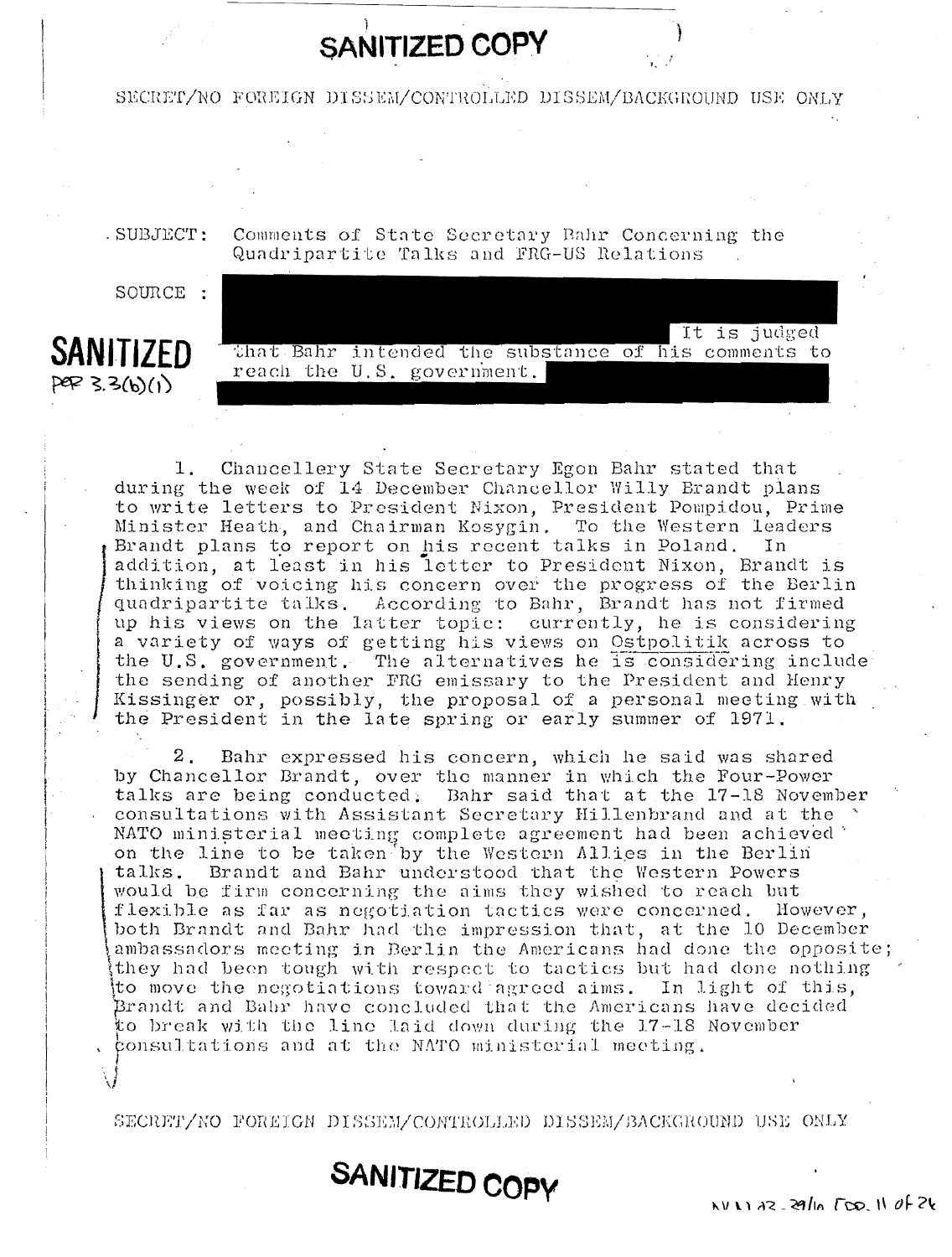<del>SEM/</del>CONTROLLED DISSEM/BACKGROUND USE ONLY

Bahr stated that Brandt and he believe that a signif-З. icant part of the U.S. leadership fails to understand the western position in Berlin. "Some people in Washington" accuse the FRG of being too soft in its stand on Berlin in the mistaken belief that the West still has a strong position there; in fact, its position is very weak. It is not American soldiers, Bahr commented, who operate the green and red lights on the Berlin autobahn. The Berlin problem, Bahr added, is like a paper boat on a large international ocean. If you weigh this boat down with too many demands, it is bound to sink. Furthermore, the Berlin population is tired of the constant harassment on the autobahn and wants a definitive agreement on access. The Soviets are therefore convinced that time is on their side. The longer they wait, the less they will have to pay and the more demands they will be able to make in return for an access agreement. The present delaying tactics of the Allies are being executed at the expense of the West Germans and West Berliners.

Bahr said that he and Brandt had given much thought as 4. to how the impasse in the Berlin talks might be resolved. In their view, it might be easier to reach agreement if the talks were moved from the ambassadorial to the under-secretary level. Bahr and Brandt are thinking in terms of having continuous negotiations conducted by U.S. Assistant Secretary Hillenbrand, Soviet Diplomat V. M. Falin. Chief of the Third European Directorate of the Foreign Ministry, and their British and French This procedure could eliminate some of the difficounterparts. culties which Ambassador Abrasimov is creating in the discussions, since Abrasimov is under the influence of Ulbricht. In addition, Falin, whose influence is considerable, would insure that positions reached by the Four Powers in these talks would be accepted by the Soviet leadership. Parallel to the quadripartite talks, Bahr and GDR State Secretary Michael Kohl could conduct negotiations under the aegis of the Four Powers. In this way, all of the responsible representatives would be together in one city, meeting simultaneously, and a Berlin settlement could be reached expeditiously.

Bahr stated that he had talked with Falin during the 5. latter's visit to East Berlin in connection with the 2 December Warsaw Pact conference. (Bahr added that this meeting was known only to the three Western ambassadors, Brandt, Foreign Minister Scheel, Minister Horst Ehmke, and Foreign Office State Secretary Paul Frank.) Bahr said that, at this meeting, Falin had pointed out to Bahr that the USSR believed there were differences in the attitudes of the three Western Allies on negotiation, with the Americans clearly presenting the hardest line. Falin added that the USSR was trying to decide on the best way to signal to the Americans that the USSR was willing to bring the

SECRET/HO FORETGN DISSEM/CONTROLLED DISSEM/BACKGROUD USE ONLY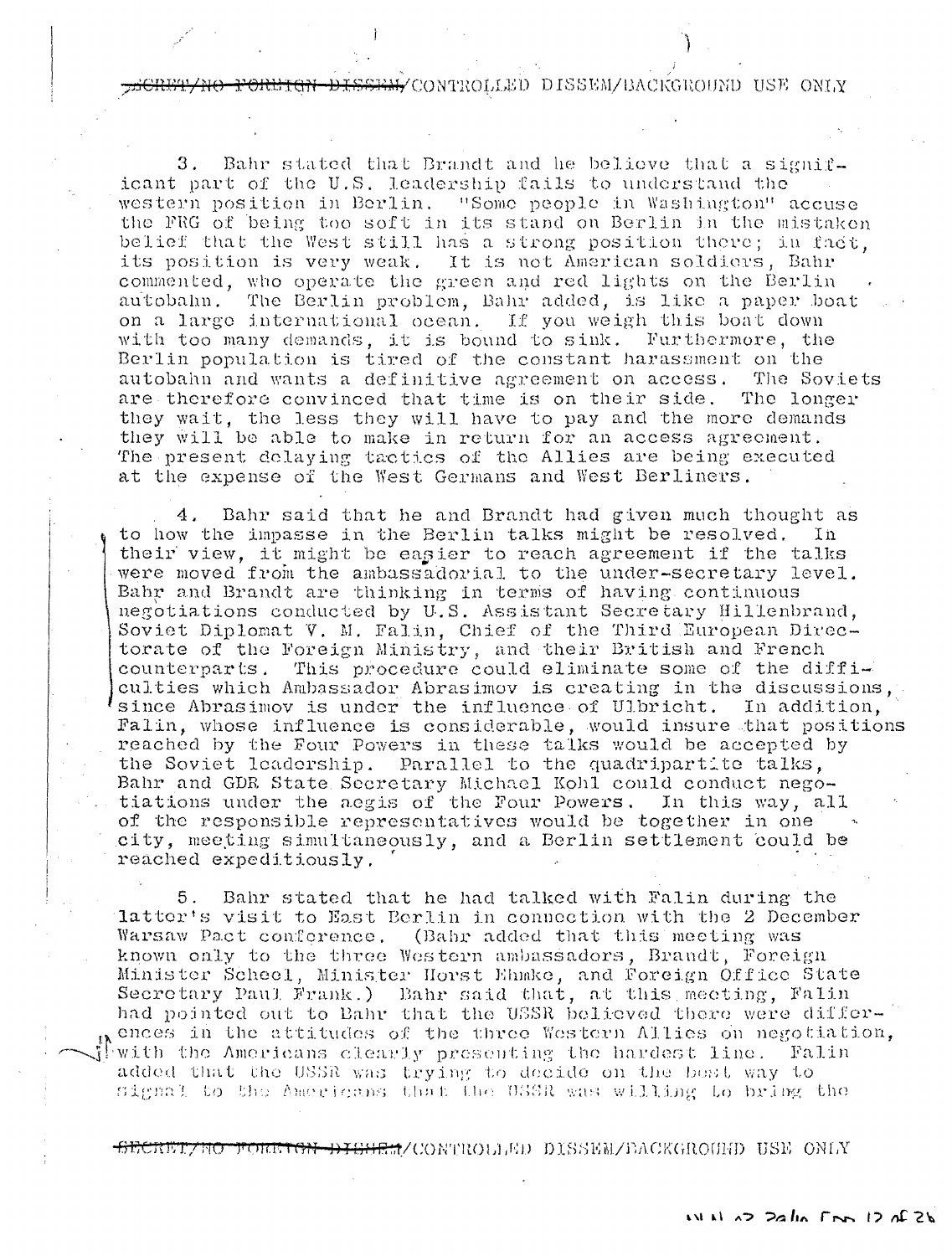<del>PONEIGN-14SSEM/</del>CONTROLLED DISSEM/L *I*KGROUND USE ONLY

Falin added that Berlin talks to a successful conclusion. there was a definite limit to the concessions the Soviets were willing to make. The USSR had considered extending the harassment tactics on the autobahn beyond the period of the CDU/CSU Fraktion meeting in Berlin -- an approach which was strongly applauded by Ulbricht. However, in the end the Soviets decided not to exacerbate the friction with the Americans over Berlin.

6. Bahr said that Brandt and he were concerned about the nature of U.S. relations with the CDU/CSU leadership. In this connection. Bahr cited the discussions preceding the holding of the CDU/CSU Fraktion meeting in Berlin. Bahr stated that in these discussions Fraktion Chairman Barzel had told Brandt that through his "very close contacts to the American Embassy" he had learned that the latter had no objection to the CDU/CSU Berlin meeting. Bahr added that this situation made it impossible for Brandt to persuade Barzel to cancel the meeting, even though it was Brandt's understanding that the Western Allies did not favor the holding of such a meeting at the present time; this had been made particularly clear by the French Embassy. Bahr said that it appeared that the U.S. had deviated from the previously agreed position and had encouraged Barzel to hold the Fraktion meeting.

 $7.$ Bahr said that Brandt also had been irritated by the visit of CSU Chairman Strauss to the U.S. "to confer with Kissinger." Bahr stated that the FRG had not been informed of the nature of these talks, which was contrary to the "agreement" made by Kissinger with Bahr to the effect that he would keep the FRG government informed of his discussions with Opposition leaders. Bahr commented that "two can play at this game." adding that Senator Muskie recently had approached the Brandt government and had indicated he wished information concerning the FRG Ostpolitik as background to discussing this topic with the leadership of the Democratic Party. Bahr added that the. FRG had not yet responded to the Senator's request. Bahr went on to contrast the U.S. attitude with that shown by Poland and the Soviet Union; in the case of Barzel's trip to Warsaw, the Polish government had asked the FRG how it wished to have the visit handled, while the Soviet government had made a similar inquiry in the case of CDU/CSU Deputy Chairman Gerhard Schroeder's forthcoming visit to the USSR.

8. Bahr commented that he had learned that Brandt would be Time magazine's Man of the Year for 1970, and said that there had been some discussion as to whether Brandt might use this honor as an excuse for a visit to the United States. Ιt was also being considered whether Brandt or Bahr might appear on the U.S. "Face the Nation" television program.

<del>910 FORFICH DISSEM/</del>CONTROLLED DISSEM/BACKGROUND USE ONLY

LOSS AN SALATER IN CA